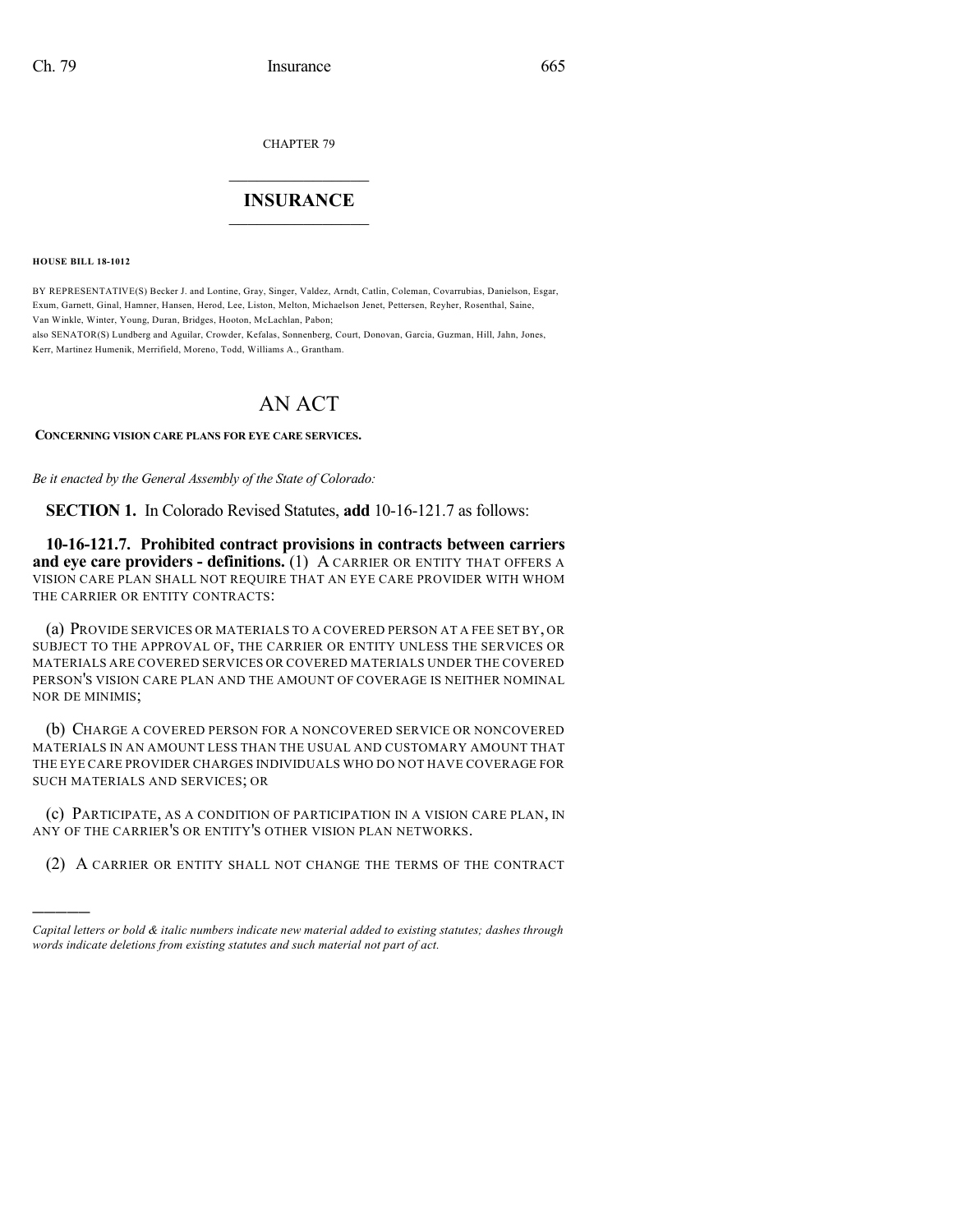BETWEEN THE CARRIER OR ENTITY AND AN EYE CARE PROVIDER WITHOUT COMMUNICATION WITH THE EYE CARE PROVIDER.

(3) IF THE COMMISSIONER DETERMINES THAT A CARRIER OR ENTITY HAS NOT COMPLIED WITH THIS SECTION, THE COMMISSIONER SHALL DO ONE OR BOTH OF THE FOLLOWING:

(a) INSTITUTE A CORRECTIVE ACTION PLAN FOR THE CARRIER TO FOLLOW;

(b) USE ANY OF THE COMMISSIONER'S ENFORCEMENT POWERS TO OBTAIN THE CARRIER'S OR ENTITY'S COMPLIANCE WITH THIS SECTION.

(4) FOR PURPOSES OF THIS SECTION:

(a) "COVERED MATERIALS" MEANS MATERIALS FOR WHICH REIMBURSEMENT IS AVAILABLE UNDER A COVERED PERSON'S VISION CARE PLAN, OR FOR WHICH REIMBURSEMENT WOULD BE AVAILABLE BUT FOR THE APPLICATION OF CONTRACTUAL LIMITATIONS SUCH AS DEDUCTIBLES, COPAYMENTS, COINSURANCE, WAITING PERIODS, ANNUAL OR LIFETIME MAXIMUMS, FREQUENCY LIMITATIONS, ALTERNATIVE BENEFIT PAYMENTS, OR ANY OTHER CONTRACTUAL LIMITATIONS.

(b) "COVERED SERVICES" MEANS EYE CARE PROVIDER SERVICES FOR WHICH REIMBURSEMENT IS AVAILABLE UNDER A COVERED PERSON'S VISION CARE PLAN, OR FOR WHICH A REIMBURSEMENT WOULD BE AVAILABLE BUT FOR THE APPLICATION OF CONTRACTUAL LIMITATIONS SUCH AS DEDUCTIBLES, COPAYMENTS, COINSURANCE, WAITING PERIODS, ANNUAL OR LIFETIME MAXIMUMS, FREQUENCY LIMITATIONS, ALTERNATIVE BENEFIT PAYMENTS, OR ANY OTHER CONTRACTUAL LIMITATIONS.

(c) "EYE CARE PROVIDER" MEANS:

(I) AN OPTOMETRIST LICENSED TO PRACTICE UNDER ARTICLE 40 OF TITLE 12; OR

(II) AN OPHTHALMOLOGIST LICENSED TO PRACTICE UNDER ARTICLE 36 OF TITLE 12.

(d) "MATERIALS" MEANS OPHTHALMIC DEVICES INCLUDING LENSES, DEVICES CONTAINING LENSES, ARTIFICIAL INTRAOCULAR LENSES, OPHTHALMIC FRAMES AND OTHER LENS MOUNTING APPARATUS, PRISMS, LENS TREATMENTS AND COATINGS, CONTACT LENSES, AND PROSTHETIC DEVICES TO CORRECT, RELIEVE, OR TREAT DEFECTS OR ABNORMAL CONDITIONS OF THE HUMAN EYE.

(e) "USUAL AND CUSTOMARY AMOUNT" MEANS AN AMOUNT ESTABLISHED PURSUANT TO AN APPROPRIATE METHODOLOGY THAT IS BASED ON GENERALLY ACCEPTED INDUSTRY STANDARDS AND PRACTICES.

(f) "VISION CARE PLAN" MEANS:

(I) A VISION CARE INSURANCE POLICY OR CONTRACT THAT PROVIDES VISION BENEFITS TO A COVERED PERSON; AND

(II) AVISION DISCOUNT PLAN THAT PROVIDES DISCOUNTS TO VISION BENEFITS TO